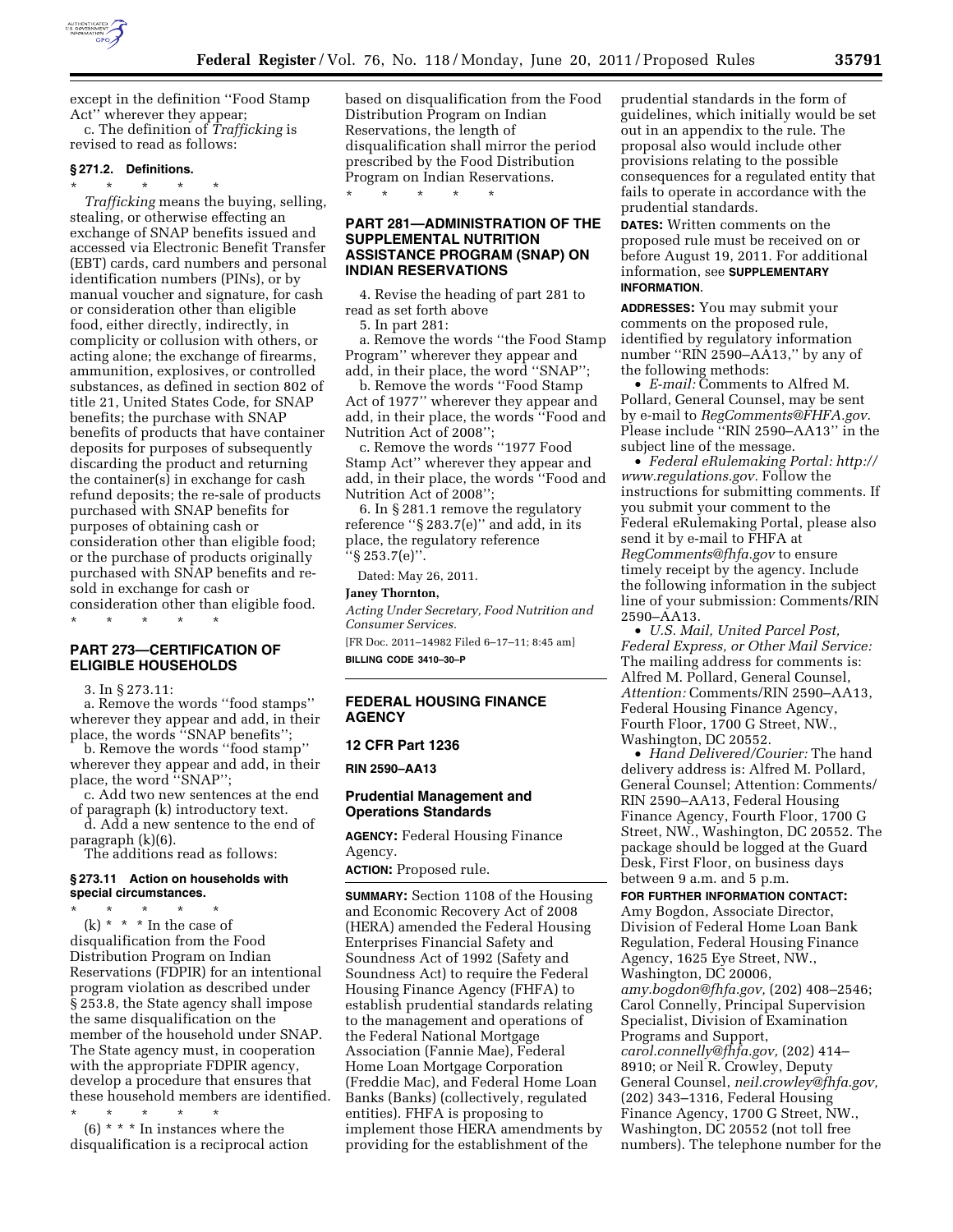is (800) 877–8339.

# **SUPPLEMENTARY INFORMATION:**

## **I. Comments**

FHFA invites comments on all aspects of the proposed rule and will take all comments into consideration before issuing a final rule. Copies of all comments will be posted without change, including any personal information you provide, such as your name and address, on the FHFA Web site at *[http://www.fhfa.gov.](http://www.fhfa.gov)* In addition, copies of all comments will be available for examination by the public on business days between the hours of 10 a.m. and 3 p.m., at the Federal Housing Finance Agency, Fourth Floor, 1700 G Street, NW., Washington, DC 20552. To make an appointment to inspect comments, please call the Office of General Counsel at (202) 414–3751.

### **II. Background**

Effective July 30, 2008, HERA, Public Law No. 110–289, 122 Stat. 2654 (2008), created FHFA as an independent agency of the Federal Government and transferred to it the supervisory and oversight responsibilities over the regulated entities formerly vested with the Office of Federal Housing Enterprise Oversight (OFHEO) and the Federal Housing Finance Board (FHFB). Section 1108 of HERA also added a new section 1313B to the Safety and Soundness Act, which requires the FHFA Director to establish standards that address 10 separate areas relating to the management and operation of the regulated entities, and authorizes the Director to establish the standards by regulation or by guideline. 12 U.S.C. 4513b. Those 10 areas relate to: Adequacy of internal controls and information systems; adequacy and independence of the internal audit systems; management of interest rate risk; management of market risk; adequacy of liquidity and reserves; management of growth in assets and in the investment portfolio; management of investments and acquisition of assets to ensure that they are consistent with the purposes of the Safety and Soundness Act and the regulated entities' authorizing statutes; 1 adequacy of overall risk management processes; adequacy of credit and counterparty risk management practices; and maintenance of records that allow an accurate

Telecommunications Device for the Deaf assessment of the institution's financial condition. 12 U.S.C. 4513b(a)(1)–(10). Section 1313B(a) also specifically authorizes the Director to establish other appropriate management and operations standards. 12 U.S.C. 4513b(a)(11). The HERA amendments require that the prudential standards be established with respect to the regulated entities, which term does not include the Banks' Office of Finance (OF), although HERA would not necessarily preclude FHFA from extending the prudential standards (or comparable standards) to the OF. FHFA is not proposing to subject the OF to the prudential standards regime, in large part because several of the standards address matters that are not relevant to the OF, such as those relating to interest rate, market and credit risks, and investment portfolio growth. The same is true with respect to the statutory sanctions for noncompliance with the standards, which include limits on asset growth and increases in capital. FHFA welcomes any comments on this issue.

Section 1313B(b)(1) addresses the possible consequences for a regulated entity that fails to meet any of the prudential standards, and provides that the Director ''shall require'' the regulated entity to submit a corrective plan if the standards have been adopted by regulation and ''may require'' the regulated entity to submit a corrective plan if the standards have been adopted as guidelines. 12 U.S.C. 4513b(b)(1)(A). If a regulated entity is required to submit a corrective plan to FHFA, it must do so within thirty (30) days after the Director determines that it has failed to meet any standard. That plan must specify the actions that the regulated entity will take to conform its practices to the requirements of the prudential standards. 12 U.S.C. 4513b(b)(1). FHFA generally must act on such plans within thirty (30) days after receipt. 12 U.S.C. 4513b(b)(1)(C)(ii).

Section 1313B(b)(2) also addresses the possible consequences for a regulated entity that fails to submit an acceptable plan within the required time period or that fails in any material respect to implement a corrective plan that the Director has approved. In those cases, the Director must order the regulated entity to correct the deficiency. 12 U.S.C. 4513b(b)(2)(A). The Director also has the discretionary authority to order further sanctions, including limits on asset growth, increases in capital, or any other action the Director believes appropriate until the regulated entity comes into compliance with the prudential standard. 12 U.S.C. 4513b(b)(2)(B). Although the imposition of those additional sanctions generally

is a matter of discretion for the Director, if a regulated entity that has failed to submit or implement a corrective plan also has experienced ''extraordinary growth'' within the preceding 18 months, the Director is then required to impose at least one of those additional sanctions. The concept of ''extraordinary growth'' comes into play only in those narrow circumstances and thus is not a statutory factor when the Director is considering whether a regulated entity has failed to comply with a prudential standard, whether the Director should require the submission of a corrective plan, or whether the Director should impose discretionary sanctions. All of the remedial powers that the Director may invoke under the prudential standards provisions are not exclusive, and section 1313B(c) expressly preserves the Director's right to exercise any other supervisory or enforcement authority under the Safety and Soundness Act. 12 U.S.C. 4513b(c).

Because Congress preserved all of the existing rules, regulations, orders, resolutions, and determinations of OFHEO and the FHFB,2 any such existing provisions that pertain to the prudential management and operations of the regulated entities remain in full force and effect until FHFA has modified, cancelled, or repealed them. Unless any of the existing provisions are incorporated into the guidelines, a regulated entity's failure to comply with the existing provisions will not trigger the remedial provisions of section 1313B of the Safety and Soundness Act, although it would allow FHFA to pursue other supervisory remedies. After this rule is adopted, FHFA anticipates undertaking a systematic review of existing regulatory requirements that may overlap with these standards. Commenters are invited to identify areas of potential overlap or conflict between existing requirements or guidance and the proposed standards.

### **III. Analysis of the Proposed Rule**

## *Purpose and Definitions: §§ 1236.1 and 1236.2*

Proposed § 1236.1 explains that the purposes of the new part 1236 are to establish the prudential management and operations standards regulated entities must meet and the consequences if a regulated entity fails to meet the standards or fails to comply with this part. Proposed § 1236.2

<sup>1</sup>The authorizing statute for Fannie Mae is the Federal National Mortgage Association Charter Act (12 U.S.C. 1716–1723i), for Freddie Mac, the Federal Home Loan Mortgage Corporation Act (12 U.S.C. 1451–1459), and for the Banks, the Federal Home Loan Bank Act (12 U.S.C. 1421–1449) (Bank Act). 12 U.S.C. 4502(3).

<sup>2</sup>Sections 1302 and 1312 of HERA (codified at 12 U.S.C. 4511 note) provide that all regulations, orders, determinations, and resolutions issued or prescribed by OFHEO and the FHFB remain in effect until modified, terminated, set aside, or superseded by FHFA.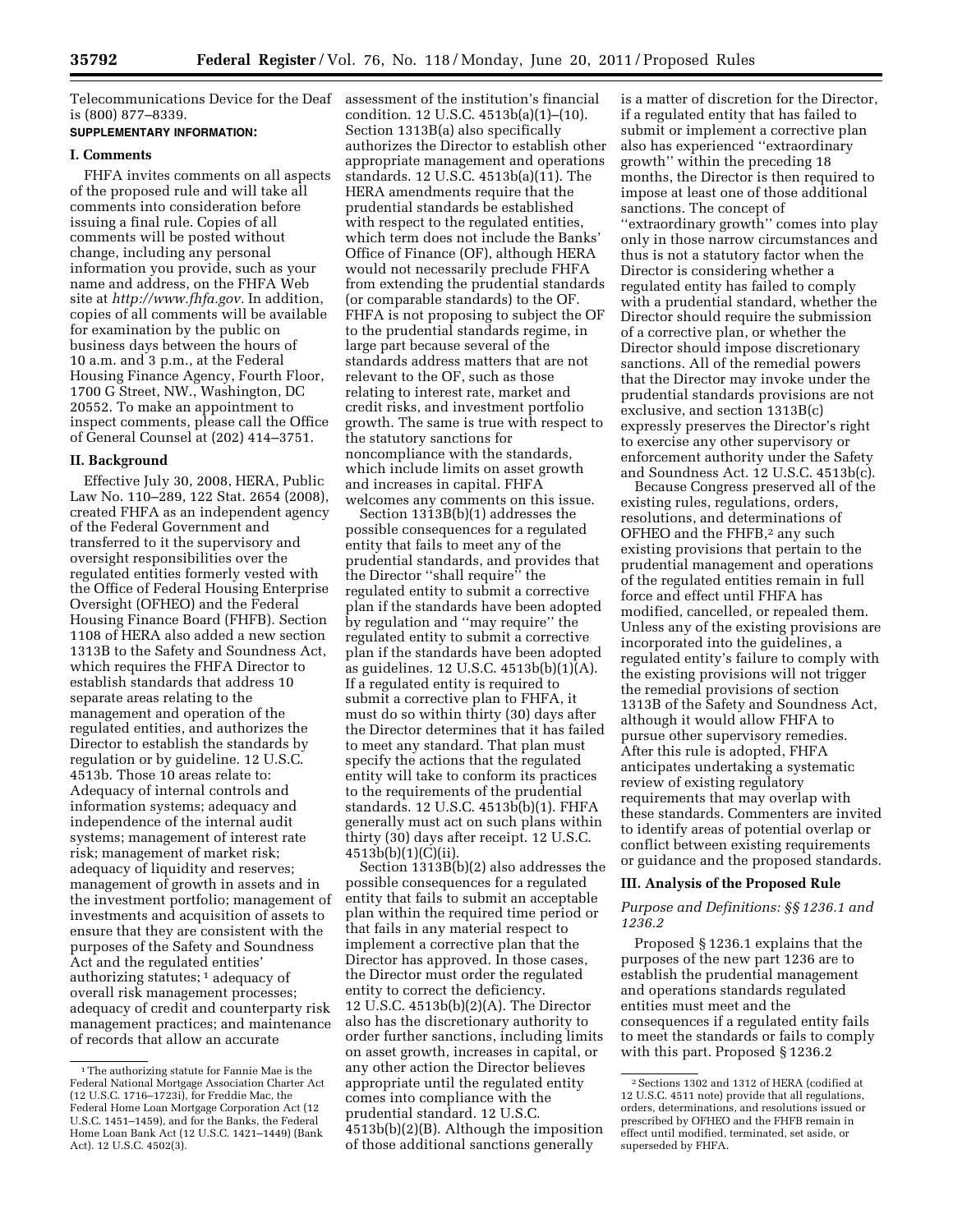defines certain key terms used in the prudential management and operations standards regulation. The only term unique to this part is ''extraordinary growth,'' which is defined differently for the Banks, by excluding advances growth, because rapid growth in advances does not present the same supervisory concerns that may result from rapid growth of other assets and because such growth may be central to the purpose of the Federal Home Loan Bank System as was seen in 2007 and 2008. Thus, for the Banks the proposed rule would define ''extraordinary growth'' to mean, for a given calendar quarter, quarterly non-annualized growth of non-advance assets in excess of 7.5 percent. With respect to the Enterprises, the proposed rule defines ''extraordinary growth'' to mean, for a given calendar quarter, quarterly nonannualized growth of assets in excess of 7.5 percent. With respect to both the Banks and the Enterprises, the extraordinary growth must have occurred within the 18-month period preceding the date on which FHFA notifies the entity that it has failed to meet a prudential standard and must therefore submit a corrective plan.

Defining ''extraordinary growth'' in this manner recognizes that the Banks' primary mission is providing secured credit to their members and that rapid growth in advances does not necessarily raise supervisory concerns. Advances differ from other assets in that they are self-capitalizing, *i.e.,* a member must buy and hold a certain amount of Bank stock in order to obtain an advance, and are fully secured, principally by first mortgage loans or securities representing interest in such loans. The credit risk associated with advances is minimal, as shown by the fact that the Banks have never sustained a credit loss on an advance to their members. Moreover, the public mission of the Banks is to provide secured credit, as needed by their members for both housing finance and liquidity purposes. The significant growth in advances balances during the recent financial crisis demonstrated the extent to which the Banks provided financial support to the banking industry and the importance of allowing the Banks to expand and contract their advances portfolios in response to the needs of their members. In contrast, rapid growth of non-advance assets by a Bank may present supervisory concerns, and for that reason the proposed rule would use the same standard—7.5 percent growth over any calendar quarter—for nonadvance growth for the Banks as it uses for growth in total assets for an

Enterprise. The proposed definition provides a straightforward standard that should be easy for the regulated entities to understand and to calculate. Moreover, basing the definition on the concept of quarterly asset growth is consistent with that aspect of the definition of extraordinary growth used by the federal banking agencies for implementing their own prudential standards statute. *See* 12 CFR § 30.4(d)(2). For purposes of calculating an increase in assets, FHFA proposes to exclude assets that a regulated entity acquires through merger or acquisition with another regulated entity that FHFA has approved.

As noted above, the concept of ''extraordinary growth'' becomes relevant only if a regulated entity has either failed to submit an acceptable corrective plan or has failed to implement an approved plan. The presence of ''extraordinary growth'' by itself does not trigger any of the supervisory sanctions under the prudential standards statute or this proposed rule, although FHFA may invoke its other supervisory authorities if necessary to address asset growth that it believes poses other safety and soundness concerns.

## *Prudential Management and Operations Standards: § 1236.3*

Proposed § 1236.3 would implement section 1313B(a) of the Safety and Soundness Act (12 U.S.C. 4513b(a)), which requires the Director to establish prudential management and operations standards relating to the 10 categories described above. The HERA amendments authorize the Director to adopt the standards either as regulations or as guidelines, and the Director is proposing to adopt the standards as guidelines, which initially would be set forth in an Appendix to part 1236. Section 1236.3(b) of the proposed rule further provides that, because the standards set forth in the Appendix would be adopted as guidelines, the Director may modify, revoke or add to them at any time by order, rather than through a notice and comment rulemaking. This approach will allow FHFA to timely update the standards to conform them to changes in best practices, as well as to address particular supervisory concerns. It also maintains the flexibility to seek public comment on changes to the guidance, as appropriate. Section 1236.3(c) of the proposal further provides that a failure to meet any standard also may constitute an unsafe and unsound practice for purposes of 12 U.S.C. chapter 46, subchapter III, which would allow FHFA to initiate an administrative

enforcement action, in addition to any sanctions that may be imposed under the prudential standards authorized by HERA.

## *Failure To Meet the Prudential Standards: § 1236.4*

Proposed § 1236.4 implements section 1313B(b) of the Safety and Soundness Act, which provides specific remedies that FHFA may use if a regulated entity fails to meet a prudential management and operations standard. 12 U.S.C. 4513b(b)(1). Proposed § 1236.4(a) provides that FHFA has the discretion to determine if a regulated entity has failed to operate in accordance with one or more of the prudential management and operations standards set forth in the Appendix, and may base that determination on any information available to it, such as information obtained through the examination process or other supervisory processes. Proposed § 1236.4(b) further provides that if FHFA makes such a determination, it may require the regulated entity to submit a corrective plan to address those deficiencies. Because the prudential standards would be established as guidelines, FHFA is not mandated to require the submission of a corrective plan, as would be the case if the standards were to be established as regulations.

Proposed § 1236.4(c) addresses the contents and filing requirements relating to a corrective plan. Each corrective plan must specify the actions that the regulated entity will take to correct the deficiencies and the time within which each action will be taken. The corrective plan is due not later than thirty (30) calendar days after FHFA has notified the regulated entity that it has failed to meet one or more of the prudential standards, unless FHFA sets a different time period. With the permission of FHFA, a regulated entity that must file, or currently is operating under, a capital restoration plan submitted pursuant to 12 U.S.C. 4622, a cease-and-desist order entered into pursuant to 12 U.S.C. 4631 or 4632, a formal or informal agreement, or a response to a report of examination or report of inspection, may submit the corrective plan as part of that other plan, order, agreement or response.

Proposed § 1236.4(d) allows a regulated entity that is operating under an approved corrective plan to submit a written request to FHFA to amend the existing plan to reflect any changes in circumstance. Until such time as FHFA approves a proposed amendment, the regulated entity must implement and abide by the previously approved corrective plan.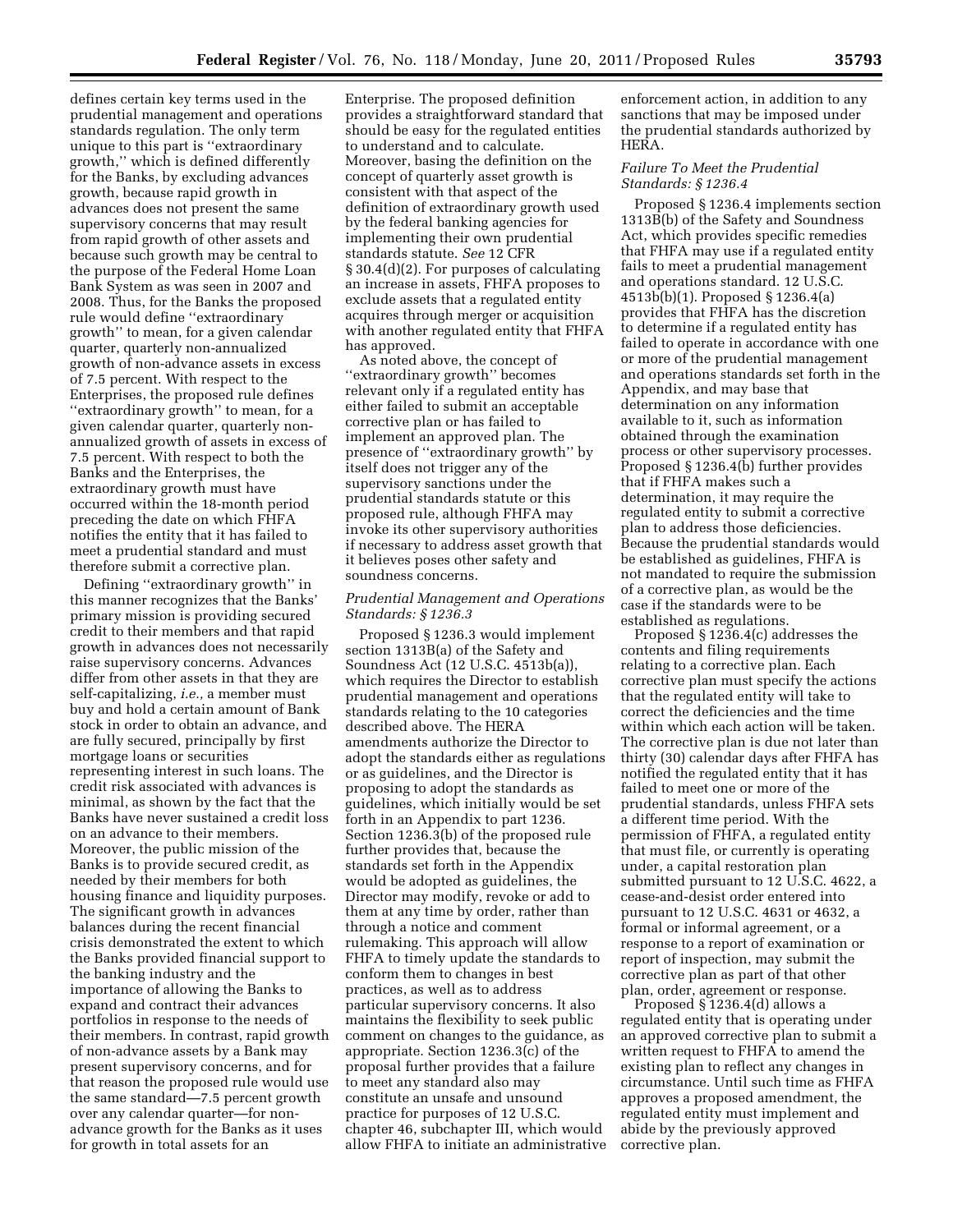Proposed § 1236.4(e) addresses the period of time within which FHFA must act in response to the submission of a corrective plan. Generally speaking, within thirty (30) calendar days of its receipt of a corrective plan, FHFA must notify the regulated entity of its decision on the plan (*i.e.,* approval or denial), or of its need for additional information, or of its decision to extend the review period beyond thirty (30) calendar days.

Failure To Submit or To Implement a Corrective Plan: § 1236.5

Proposed § 1236.5(a) sets forth the actions FHFA may take if a regulated entity has failed to timely submit an acceptable corrective plan or has failed to implement or otherwise comply with an approved corrective plan in any material respect. At a minimum, the Director must order the regulated entity to correct that deficiency, as is required by statute. The proposal further lists the other actions that the Director, in his discretion, may take with respect to the deficiency. Those discretionary actions are consistent with those listed in section 1313B(b)(2)(B) of the Safety and Soundness Act and include limits on asset growth and requirements to increase capital, which are described in the statute, as well as limits on dividends and stock redemptions or repurchases, and/or a minimum level of retained earnings. 12 U.S.C. 4513b(b)(2)(B). The latter set of limits are not explicitly mentioned in the statute, but FHFA has included them in the regulation under its authority to require a regulated entity to take any other actions it deems necessary to carry out these provisions of the statute. In addition, § 1236.5(b) provides that if a regulated entity that has failed to submit or implement a corrective plan also has experienced ''extraordinary growth'' the Director shall impose at least one of the sanctions listed above, which action also is required by statute.

Under proposed § 1236.5(c)(1), FHFA generally will notify a regulated entity that has failed to submit or implement a corrective plan of its intent to issue an order requiring the regulated entity to take corrective action. The notice will include: (1) A statement that the regulated entity has failed to submit a corrective plan under § 1236.4, or has not implemented or otherwise complied with an approved plan; (2) a description of any discretionary sanctions that FHFA proposes to impose and, if the regulated entity has experienced ''extraordinary growth,'' a description of any mandatory restrictions that FHFA intends to impose under 12 U.S.C. 4513b(b)(3); and (3) the proposed date when any restriction or prohibition

would become effective or the proposed date for completion of any required action. Under proposed § 1236.5(c)(2), a regulated entity generally has fourteen (14) calendar days to respond to a notice unless otherwise specified by FHFA. The proposal identifies the minimum contents that a regulated entity's response should include, which are an explanation why the regulated entity believes that the action proposed by FHFA is not an appropriate exercise of discretion; recommend modifications, if any, to the proposed order; and any additional relevant information. FHFA will deem a failure to respond to constitute a waiver of the opportunity to respond and consent to issuance of the order.

If the circumstances so require, proposed § 1236.5(c)(4) provides that FHFA need not provide advance notice and may instead require a regulated entity immediately to take or refrain from taking actions to correct its failure to meet one or more of the prudential management and operations standards. Within fourteen (14) calendar days of the issuance of such an immediately effective order, unless otherwise specified by FHFA, a regulated entity may appeal the order in writing. FHFA will act on an appeal within sixty (60) days, during which time the order will remain in effect unless FHFA stays its effectiveness.

Under proposed § 1236.5(d), a regulated entity that is subject to an order may submit a written request to FHFA for an amendment to reflect a change in circumstances. Until such time as FHFA approves a proposed amendment, any such order would remain in effect.

Proposed § 1236.5(e) requires FHFA to act on a response to a notice or a request to amend a plan not later than thirty (30) days after a regulated entity submits the plan or amendment unless FHFA specifies a different time period in writing. After considering a regulated entity's response or amendment request, FHFA may: (1) Issue the order as proposed or in modified form; (2) determine not to issue the order and instead issue a different order; or (3) seek additional information or clarification of the response from the regulated entity, or any other relevant source.

When promulgating regulations that relate to the Banks under section 1313(f) of the Safety and Soundness Act (as amended by section 1201 of HERA), the Director must consider the differences between the Banks and the Enterprises with respect to the Banks' cooperative ownership structure; mission of providing liquidity to members;

affordable housing and community development mission; capital structure; and joint and several liability. The Director also may consider any other differences deemed appropriate. 12 U.S.C. 4513(f). In preparing the proposed rule, the Director considered the differences between the Banks and the Enterprises as they relate to the above factors. The Director is requesting comments from the public about whether differences related to these factors should result in a revision of the proposed rule or the standards as they relate to the Banks.

## **IV. Paperwork Reduction Act**

The proposed regulation does not contain any information collection requirement that requires the approval of the Office of Management and Budget under the Paperwork Reduction Act (44 U.S.C. 3501 *et seq.*).

### **V. Regulatory Flexibility Act**

The Regulatory Flexibility Act (5 U.S.C. 601 *et seq.*) requires an agency to analyze a proposed regulation's impact on small entities if the final rule is expected to have a significant economic impact on a substantial number of small entities. 5 U.S.C. 605(b). FHFA has considered the impact of this regulation and determined that it is not likely to have a significant economic impact on a substantial number of small entities because it applies only to the Regulated Entities, which are not small entities for purposes of the Regulatory Flexibility Act.

## **List of Subjects in 12 CFR Part 1236**

Administrative practice and procedure, Federal home loan banks, Government-sponsored enterprises, Reporting and recordkeeping requirements.

For the reasons stated in the preamble, FHFA proposes to amend chapter XII of title 12 of the Code of Federal Regulations by adding part 1236 to subchapter B to read as follows:

## **PART 1236—PRUDENTIAL MANAGEMENT AND OPERATIONS STANDARDS**

- Sec.<br>1236.1 Purpose.
- 1236.2 Definitions.
- 1236.3 Prudential standards as guidelines.
- 1236.4 Failure to meet a standard; Corrective plans.
- 1236.5 Failure to submit a corrective plan; Noncompliance.
- Appendix to Part 1236—Prudential
	- Management and Operations Standards
- **Authority:** 12 U.S.C. 4511, 4513(a) and (f), 4513b, and 4526.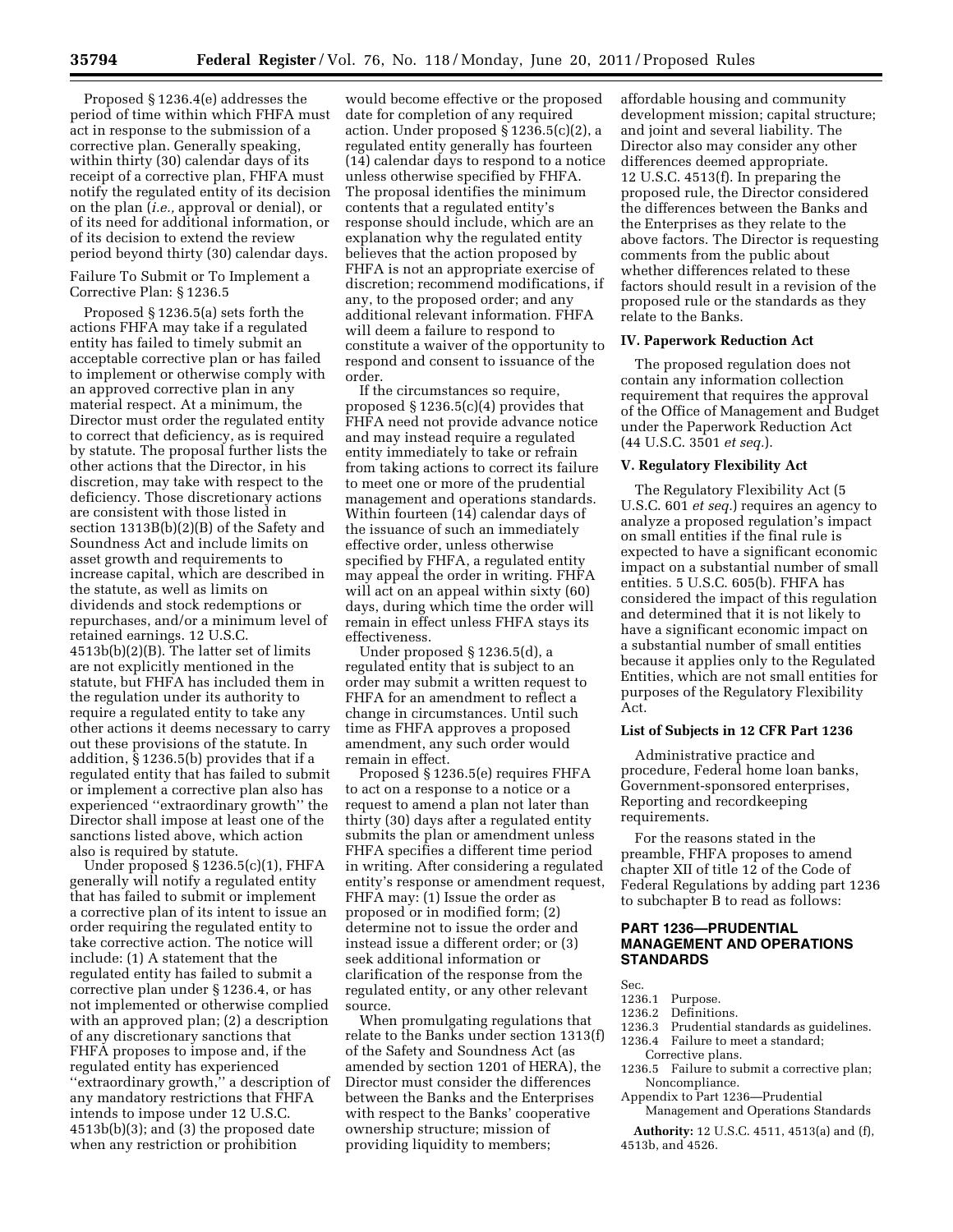#### **§ 1236.1 Purpose.**

This part establishes the prudential management and operations standards that are required by 12 U.S.C. 4513b, and specifies the possible consequences for any regulated entity that fails to operate in accordance with the standards or otherwise fails to comply with this part.

### **§ 1236.2 Definitions.**

Unless otherwise indicated, terms used in this part have the meanings that they have in the Federal Housing Enterprises Financial Safety and Soundness Act, 12 U.S.C. 4501 *et seq.,*  or the Federal Home Loan Bank Act, 12 U.S.C. 1421 *et seq.* 

*Extraordinary growth,* for purposes of 12 U.S.C. 4513b(b)(3)(C), means, with respect to the Banks, for a given calendar quarter, quarterly nonannualized growth of non-advance assets in excess of 7.5 percent, and with respect to the Enterprises, for a given calendar quarter, quarterly nonannualized growth of assets in excess of 7.5 percent, in both cases with such growth occurring within the 18-month period preceding the issuance of a written notice requiring the entity to submit a corrective plan. For purposes of calculating an increase in assets, assets acquired through merger or acquisition approved by FHFA are not to be included.

*FHFA* means the Federal Housing Finance Agency.

*Standard* means any one or more of the prudential management and operations standards set out in the Appendix to this part, as modified from time to time pursuant to § 1236.3(b).

#### **§ 1236.3 Prudential standards as guidelines.**

(a) The Standards constitute the prudential management and operations standards required by 12 U.S.C. 4513b.

(b) The Standards are adopted as guidelines, as authorized by 12 U.S.C. 4513b(a), and the Director may modify, revoke or add to the Standards, or any one or more of them, at any time by order.

(c) Failure to meet any Standard may constitute an unsafe and unsound practice for purposes of the enforcement provisions of 12 U.S.C. chapter 46, subchapter III.

## **§ 1236.4 Failure to meet a standard; Corrective plans.**

(a) *Determination.* FHFA may, based upon an examination, inspection or any other information, determine that a regulated entity has failed to meet one or more of the Standards.

(b) *Submission of corrective plan.* If a regulated entity has failed to meet any

Standard, FHFA may, by written notice, require the regulated entity to submit a corrective plan.

(c) *Corrective plans.*—(1) *Contents of plan.* A corrective plan shall describe the actions the regulated entity will take to correct its failure to meet any one or more of the Standards, and the time within which each action will be taken.

(2) *Filing deadline.*—(i) *In general.* A regulated entity must file a written corrective plan with FHFA within thirty (30) calendar days of being notified of its failure to meet a Standard, unless FHFA notifies the regulated entity in writing that the plan must be filed within a different time period.

(ii) *Other plans.* If a regulated entity must file, or currently is operating under, a capital restoration plan submitted pursuant to 12 U.S.C. 4622, a cease-and-desist order entered into pursuant to 12 U.S.C. 4631 or 4632, a formal or informal agreement, or a response to a report of examination or report of inspection, it may, with the permission of FHFA, submit the corrective plan required under this section as part of that other plan, order, agreement or response, subject to the deadline in paragraph (c)(2)(i) of this section.

(d) *Amendment of corrective plan.* A regulated entity that is operating in accordance with an approved corrective plan may submit a written request to FHFA to amend the plan as necessary to reflect any changes in circumstance. Until such time that FHFA approves a proposed amendment, the regulated entity must continue to operate in accordance with the terms of the corrective plan as previously approved.

(e) *Review of corrective plans and amendments.* Within thirty (30) calendar days of receiving a corrective plan or proposed amendment to a plan, FHFA will notify the regulated entity in writing of its decision on the plan, will direct the regulated entity to submit additional information, or will notify the regulated entity that FHFA has established a different deadline.

### **§ 1236.5 Failure to submit a corrective plan; Noncompliance.**

(a) *Remedies.* If a regulated entity fails to submit an acceptable corrective plan under § 1236.4(b), or fails to implement or otherwise comply with an approved corrective plan, FHFA shall order the regulated entity to correct that deficiency, and may:

(1) Prohibit the regulated entity from increasing its average total assets, as defined in 12 U.S.C. 4516(b)(4), for any calendar quarter over its average total assets for the preceding calendar quarter, or may otherwise restrict the

rate at which the average total assets of the regulated entity may increase from one calendar quarter to another;

(2) Prohibit the regulated entity from paying dividends;

(3) Prohibit the regulated entity from redeeming or repurchasing capital stock;

(4) Require the regulated entity to maintain or increase its level of retained earnings;

(5) Require an Enterprise to increase its ratio of core capital to assets, or require a Bank to increase its ratio of total capital, as defined in 12 U.S.C.  $1426(a)(5)$  to assets; or

(6) Require the regulated entity to take any other action that the Director determines will contribute to bringing the regulated entity into compliance with the Standards.

(b) *Extraordinary growth.* If a regulated entity that has failed to submit an acceptable corrective plan or has failed to implement or otherwise comply with an approved corrective plan, also has experienced extraordinary growth within the 18 months prior to being notified by FHFA that it has failed to meet any of the Standards, FHFA shall impose at least one of the sanctions listed in paragraph (a) of this section.

(c) *Orders.*—(1) *Notice.* Except as provided in paragraph (c)(4) of this section, FHFA will notify a regulated entity in writing of its intent to issue an order requiring the regulated entity to correct a deficiency under the Standards. Any such notice will include:

(i) A statement that the regulated entity has failed to submit a corrective plan under § 1236.4, or has not implemented or otherwise has not complied with an approved plan;

(ii) A description of any sanctions that FHFA intends to impose and, in the case of the mandatory sanctions required by 12 U.S.C. 4513b(b)(3), a statement that FHFA believes that the regulated entity has experienced extraordinary growth; and

(iii) The proposed date when any sanctions would become effective or the proposed date for completion of any required actions.

(2) *Response to notice.* A regulated entity may file a written response to a notice of intent to issue an order, which must be delivered to FHFA within fourteen (14) calendar days of the date of the notice, unless FHFA determines that a different time period is appropriate in light of the safety and soundness of the regulated entity or other relevant circumstances. The response should include:

(i) An explanation why the regulated entity believes that the action proposed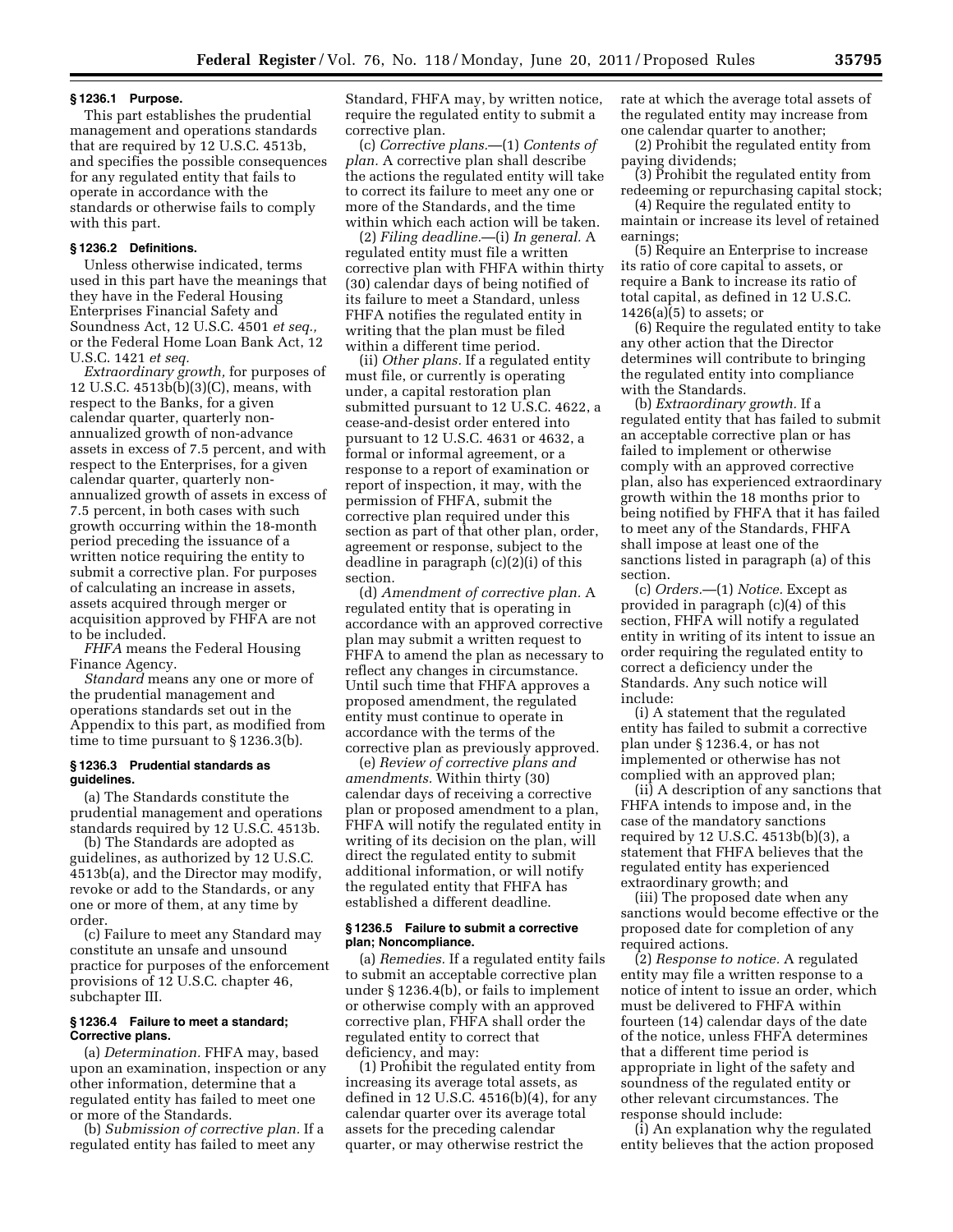by FHFA is not an appropriate exercise of discretion;

(ii) Any recommended modification of the proposed order; and

(iii) Any other relevant information, mitigating circumstances, documentation or other evidence in support of the position of the regulated entity regarding the proposed order.

(3) *Failure to file response.* A regulated entity's failure to file a written response within the specified time period will constitute a waiver of the opportunity to respond and will constitute consent to issuance of the order.

(4) *Immediate issuance of final order.*  FHFA may issue an order requiring a regulated entity immediately to take actions to correct a prudential management and operations standards deficiency or take or refrain from taking other actions pursuant to paragraph (a) of this section. Within fourteen (14) calendar days of the issuance of an order under this paragraph, or other time period specified by FHFA, a regulated entity may submit a written appeal of the order to FHFA. FHFA will respond in writing to a timely filed appeal within sixty (60) days after receiving the appeal. During this period, the order will remain in effect unless FHFA stays the effectiveness of the order.

(d) *Request for modification or rescission of order.* A regulated entity subject to an order under this part may submit a written request to FHFA for an amendment to the order to reflect a change in circumstance. Unless otherwise ordered by FHFA, the order shall continue in place while such a request is pending before FHFA.

(e) *Agency review and determination.*  FHFA will respond in writing within thirty (30) days after receiving a response or amendment request, unless FHFA notifies the regulated entity in writing that it will respond within a different time period. After considering a regulated entity's response or amendment request, FHFA may:

(1) Issue the order as proposed or in modified form;

(2) Determine not to issue the order and instead issue a different order; or

(3) Seek additional information or clarification of the response from the regulated entity, or any other relevant source.

## **Appendix to Part 1236—Prudential Management and Operations Standards**

## **Standard 1—Internal Controls and Information Systems**

## *Responsibilities of the Board of Directors*

1. The board of directors of each regulated entity is responsible for ensuring that an

adequate and effective system of internal controls is established and maintained, and that management includes personnel who are appropriately trained and competent to oversee this function.

2. The board of directors should approve and periodically review the regulated entity's overall business strategies and significant policies.

3. The board of directors should approve the regulated entity's organizational structure.

4. The board of directors should ensure that senior management monitors the effectiveness of the regulated entity's internal controls and information systems.

## *Responsibilities of Senior Management*

5. Senior management should implement strategies and policies approved by the board of directors, and should ensure that the regulated entity has personnel who are appropriately trained and competent to carry out this function.

6. Senior management should establish and maintain an organizational structure that clearly assigns responsibility, authority, and reporting relationships.

7. Senior management should ensure an appropriate segregation of duties.

8. Senior management should ensure that personnel are not assigned conflicting responsibilities.

9. Senior management should ensure that staff carries out delegated responsibilities.

10. Senior management should establish appropriate internal control policies.

11. Senior management should monitor the adequacy and effectiveness of the regulated entity's internal controls and information systems.

12. Senior management should ensure that the regulated entity's internal controls are monitored on an ongoing basis through a formal self-assessment process.

#### *Responsibilities of the Board of Directors and Senior Management*

13. The board of directors and senior management should promote high ethical standards.

14. The board of directors and senior management should establish a culture within the organization that emphasizes and demonstrates to personnel at all levels the importance of internal controls.

15. The board of directors and senior management should address promptly any violations, findings, weaknesses, deficiencies, and other issues in need of remediation.

#### *Risk Recognition and Assessment*

16. A regulated entity should have an effective risk assessment process.

17. A regulated entity's risk assessment process should ensure that management recognizes and continually assesses all material risks, including credit risk, market risk, interest rate risk, liquidity risk, and operational risk.

#### *Control Activities and Segregation of Duties*

18. A regulated entity should have an effective internal control system that defines control activities at every business level.

19. A regulated entity's control activities should include:

a. Board of directors and senior management reviews of progress toward goals and objectives;

b. Appropriate activity controls for each business unit;

c. Physical controls to protect property and other assets and limit access to property and systems;

d. Procedures for monitoring compliance with exposure limits and follow-up on noncompliance;

e. A system of approvals and

authorizations for transactions over certain limits; and

f. A system for verification and reconciliation of transactions.

## *Information and Communication*

20. A regulated entity should have information systems that provide relevant, accurate and timely information and data.

21. A regulated entity should have secure information systems that are supported by adequate contingency arrangements.

22. A regulated entity should have effective channels of communication to ensure that all personnel understand and adhere to policies and procedures affecting their duties and responsibilities.

#### *Monitoring Activities and Correcting Deficiencies*

23. A regulated entity should monitor the overall effectiveness of its internal controls and key risks on an ongoing basis and ensure that business units and internal and external audit conduct periodic evaluations.

24. Internal control deficiencies should be reported to senior management and the board of directors on a timely basis and addressed promptly.

#### *Applicable Laws, Regulations, and Policies*

25. A regulated entity should comply with all applicable laws, regulations, and supervisory guidance (*e.g.,* advisory bulletins) governing internal controls and information systems.

## **Standard 2—Independence and Adequacy of Internal Audit Systems**

*Responsibilities of the Board of Directors and Senior Management* 

1. A regulated entity's board of directors should have an audit committee that ensures the independence of the internal audit function, and ensures that the internal audit department includes personnel who are appropriately trained and competent to oversee the internal audit function.

2. The board of directors should review and approve the audit committee charter at least every three years.

3. The audit committee of the board of directors is responsible for monitoring and evaluating the effectiveness of the regulated entity's internal audit function.

4. Issues reported by the internal audit department to the audit committee should be promptly addressed and satisfactorily resolved.

#### *Internal Audit Function*

5. A regulated entity should have an internal audit system that provides for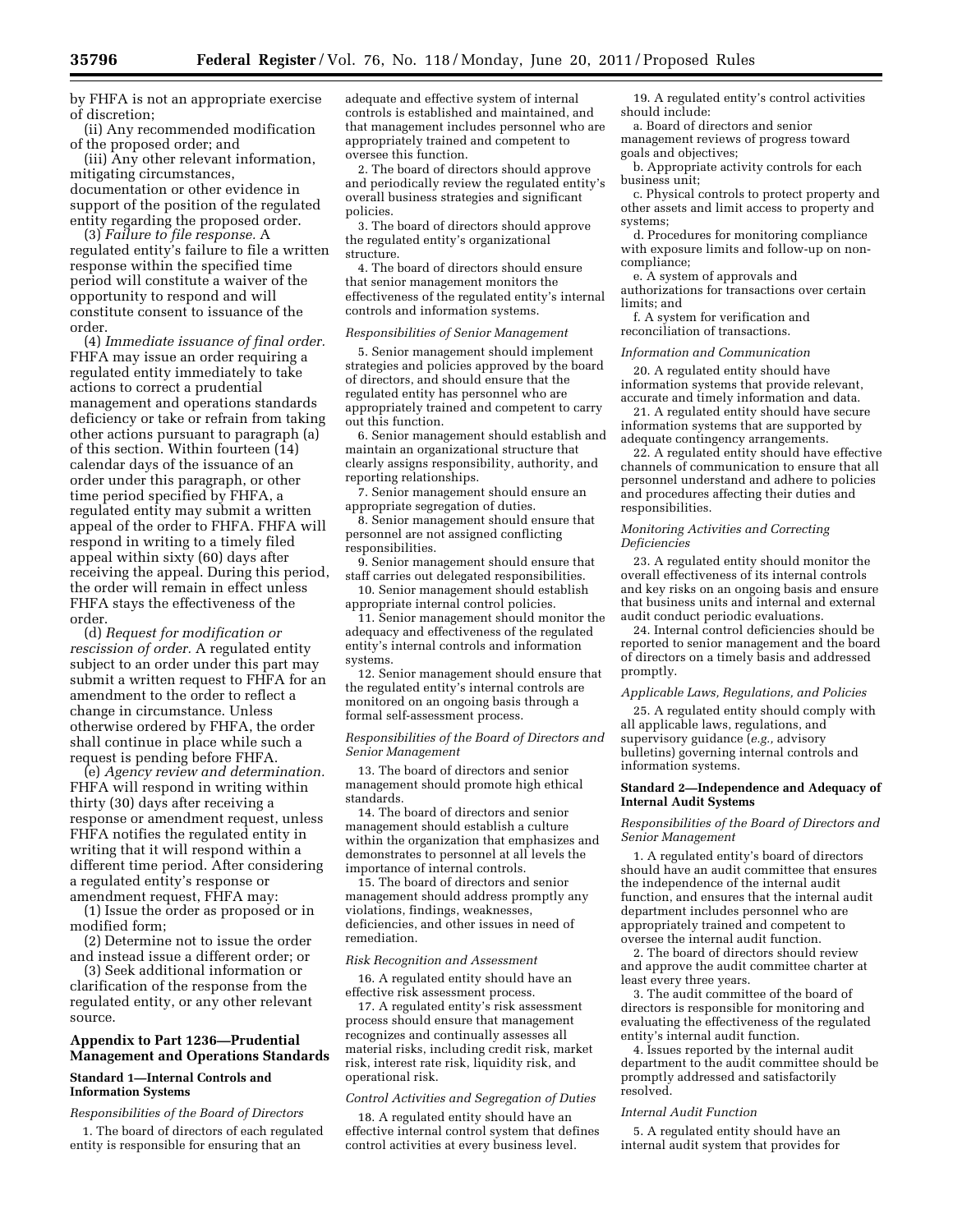adequate monitoring of the system of internal controls.

6. A regulated entity should have an independent and objective internal audit department that reports directly to the audit committee of the board of directors.

7. A regulated entity's internal audit department should be adequately staffed with properly trained and competent personnel.

8. The internal audit department should conduct risk-based audits.

9. The internal audit department should conduct adequate testing and review of internal control and information systems.

10. The internal audit department should ensure that violations, findings, weaknesses and other issues reported by regulators, external auditors, and others are promptly addressed and satisfactorily resolved.

### *Applicable Laws, Regulations, and Policies*

11. A regulated entity should comply with applicable laws, regulations, and supervisory guidance (*e.g.,* advisory bulletins) governing the independence and adequacy of internal audit systems.

### **Standard 3—Management of Market Risk Exposure**

### *Responsibilities of the Board of Directors*

1. The board of directors has ultimate responsibility for understanding the nature and level of the regulated entity's market risk exposures and should understand the possible short- and long-term effects of those exposures on the financial health of the regulated entity, including the possible shortand long-term consequences to earnings, liquidity, and economic value.

2. The board of directors should approve all major strategies and policies relating to the management of market risk and should ensure that the regulated entity's market risk strategy is consistent with its overall business plan and that senior management includes personnel who are appropriately trained and competent to oversee the management of the regulated entity's market risk exposure.

3. The board of directors should establish the regulated entity's tolerance for market risk and provide management with clear guidance regarding the level of acceptable market risk.

4. The board of directors should review the regulated entity's entire market risk management framework, including policies and entity-wide risk limits at least annually, and more frequently in the event of significant changes in market or financial conditions. The review should also include an assessment of compliance with the risk limits.

5. The board of directors or a committee thereof should ensure that senior management has taken the steps necessary to identify, measure, manage, and control the regulated entity's market risk exposures.

6. The board of directors or a committee thereof should ensure that the regulated entity's market risk policies establish lines of authority and responsibility for managing market risk.

7. The board or a committee thereof should review the regulated entity's risk exposures on a periodic basis. The board of directors

should ensure that management takes appropriate corrective measures when market risk limit violations or breaches occur.

#### *Responsibilities of Senior Management*

8. Senior management should ensure that market risk policies and procedures are clearly written, sufficiently detailed, and followed, and should ensure that the regulated entity has personnel who are appropriately trained and competent to implement the policies and procedures related to market risk exposure.

9. Senior management should ensure that the regulated entity has adequate systems and resources available to manage and control the regulated entity's market risk. Senior management should ensure that policies and procedures assign responsibility for managing the regulated entity's market risk limits.

10. Senior management should ensure that the lines of authority and responsibility for managing market risk and monitoring market risk limits are clearly identified.

11. Senior management should ensure that policies and procedures identify remedial actions to be taken when market risk limit violations occur.

12. Senior management should regularly review and discuss with the board of directors information regarding the regulated entity's market risk exposures that is sufficient in detail and timeliness to permit the board of directors to understand and assess the performance of management with respect to the management of market risk.

### *Market Risk Strategy*

13. A regulated entity should have a clearly defined and well-documented strategy for managing market risk. The strategy should specify a target account, or target accounts, for managing market risk (*e.g.,* specify whether the objective is to control risk to earnings, net portfolio value, or some other target, or some combination of targets).

14. Management should ensure that the board of directors is made aware of the advantages and disadvantages of the regulated entity's chosen market risk management strategy as well as those of alternative strategies so that the board of directors can make an informed judgment about the relative efficacy of the different strategies.

15. A Bank's strategy for managing market risk should take into account the importance of maintaining the market value of equity of member stock commensurate with the par value of that stock so that the Bank is able to redeem and repurchase member stock at par value.

16. A regulated entity should comply with all applicable laws, regulations, and supervisory guidance, (*e.g.,* advisory bulletins) governing the independence and adequacy of the management of market risk exposure.

#### **Standard 4—Management of Market Risk— Measurement Systems, Risk Limits, Stress Testing, and Monitoring and Reporting**

#### *Risk Measurement Systems*

1. A regulated entity should have a risk measurement system (a model or models)

that capture(s) all material sources of market risk and provide(s) meaningful and timely measures of the regulated entity's risk exposures, as well as personnel who are appropriately trained and competent to operate and oversee the risk measurement system.

2. The risk measurement system should be capable of estimating the effect of changes in interest rates and other key risk factors on the regulated entity's earnings and market value of equity over a range of scenarios.

3. The measurement system should be capable of valuing all financial assets and liabilities in the regulated entity's portfolio.

4. The measurement system should address all material sources of market risk including repricing risk, yield curve risk, basis risk, and options risk.

5. Management should ensure the integrity and timeliness of the data inputs used to measure the regulated entity's market risk exposures, and should ensure that assumptions and parameters are reasonable and properly documented.

6. The measurement system's methodologies, assumptions, and parameters should be thoroughly documented, understood by management, and reviewed on a regular basis.

7. A regulated entity's market risk model should be upgraded periodically to incorporate advances in risk modeling technology.

8. A regulated entity should have a documented approval process for model changes that requires model changes to be authorized by a party independent of the party making the change.

9. A regulated entity should ensure that its models are independently validated on a regular basis.

#### *Risk Limits*

10. Risk limits should be consistent with the regulated entity's strategy for managing interest rate risk and should take into account the financial condition of the regulated entity, including its capital position.

11. Risk limits should address the potential impact of changes in market interest rates on net interest income, net income, and the regulated entity's market value of equity.

#### *Stress Testing*

12. A regulated entity should conduct stress tests on a regular basis for a variety of institution-specific and market-wide stress scenarios to identify potential vulnerabilities and to ensure that exposures are consistent with the regulated entity's tolerance for risk.

13. A regulated entity should use stress test outcomes to adjust its market risk management strategies, policies, and positions and to develop effective contingency plans.

14. Special consideration should be given to ensuring that complex financial instruments, including instruments with complex option features, are properly valued under stress scenarios and that the risks associated with options exposures are properly understood.

15. Management should ensure that the regulated entity's board of directors or a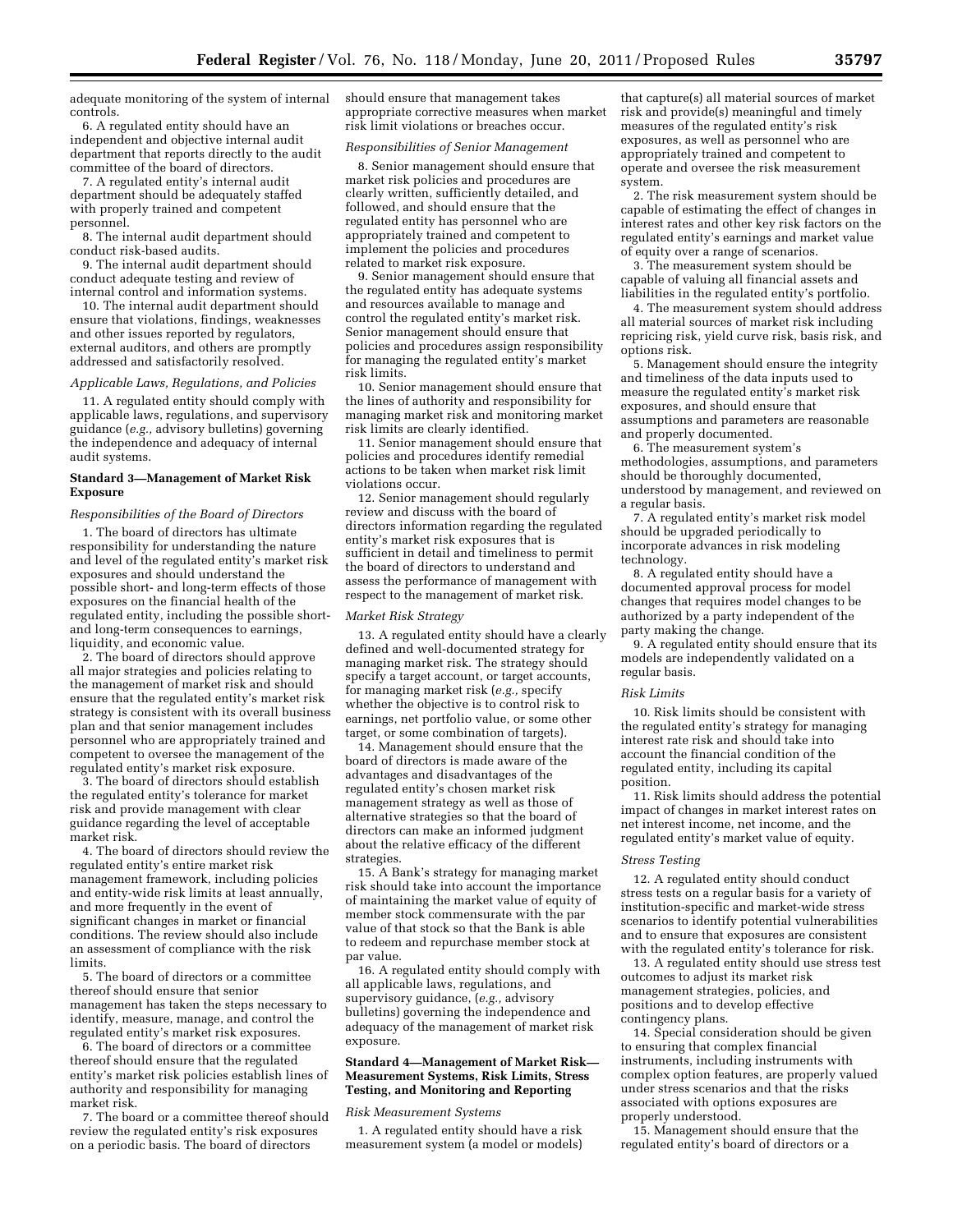committee thereof considers the results of stress tests when establishing and reviewing its strategies, policies, and limits for managing and controlling interest rate risk.

16. The board of directors and senior management should review periodically the design of stress tests to ensure that they encompass the kinds of market conditions under which the regulated entity's positions and strategies would be most vulnerable.

### *Monitoring and Reporting*

17. A regulated entity should have an adequate management information system for reporting market risk exposures.

18. The board of directors, senior management, and the appropriate line managers should be provided with regular, accurate, informative, and timely market risk reports.

### *Applicable Laws, Regulations, and Policies*

19. A regulated entity should comply with all applicable laws, regulations, and supervisory guidance (*e.g.,* advisory bulletins) governing the management of market risk.

### **Standard 5—Adequacy and Maintenance of Liquidity and Reserves**

### *Responsibilities of the Board of Directors*

1. The board of directors should approve, at least annually, all major strategies and policies governing the adequacy, maintenance, and management of liquidity and reserves, and should ensure that senior management includes persons who are appropriately trained and competent to oversee the management of the regulated entity's liquidity and reserves.

2. The board of directors should ensure that the regulated entity's liquidity is managed in accordance with approved strategies, policies, and procedures.

#### *Responsibilities of Senior Management*

3. Senior management should develop strategies, policies, and practices to manage liquidity risk to ensure that the regulated entity maintains sufficient liquidity, and should ensure that the regulated entity has personnel who are appropriately trained and competent to oversee the management of the regulated entity's liquidity and reserves.

4. Senior management should provide the board of directors with periodic reports on the regulated entity's liquidity position.

#### *Policies, Practices, and Procedures*

5. A regulated entity should establish a liquidity management framework that ensures it maintains sufficient liquidity to withstand a range of stressful events.

6. A regulated entity should articulate a liquidity risk tolerance that is appropriate for its business strategy and its mission goals and objectives.

7. A regulated entity should have a sound process for identifying, measuring, monitoring, controlling, and reporting its liquidity position and its liquidity risk exposures.

8. A regulated entity should establish a funding strategy that provides effective diversification in the sources and tenor of funding.

9. A regulated entity should conduct stress tests on a regular basis for a variety of institution-specific and market-wide stress scenarios to identify sources of potential liquidity strain and to ensure that current exposures remain in accordance with each regulated entity's established liquidity risk tolerance.

10. A regulated entity should use stress test outcomes to adjust its liquidity management strategies, policies, and positions and to develop effective contingency plans.

11. A regulated entity should have a formal contingency funding plan that clearly sets out the strategies for addressing liquidity shortfalls in emergencies. Where practical, contingent funding sources should be tested or drawn on periodically to assess their reliability and operational soundness.

12. A regulated entity should maintain adequate reserves of liquid assets, including adequate reserves of unencumbered, marketable securities that can be liquidated to meet unexpected needs.

## *Applicable Laws, Regulations, and Policies*

13. A regulated entity should comply with all applicable laws, regulations, and supervisory guidance (*e.g.,* advisory bulletins) governing the adequacy and maintenance of liquidity and reserves.

### **Standard 6—Management of Asset and Investment Portfolio Growth**

#### *Responsibilities of the Board of Directors and Senior Management*

1. The board of directors is ultimately responsible for ensuring that each regulated entity manages its asset growth and investment portfolio growth in a prudent manner, and ensuring that senior management includes persons who are appropriately trained and competent to oversee the management of the regulated entity's growth in those areas.

2. The board of directors of each regulated entity should establish policies governing the regulated entity's assets and investment growth, including policies that establish prudential limits on the growth of mortgages and mortgage-backed securities. The board of directors should review such policies at least annually.

3. Senior management should adhere to board-approved policies governing asset growth and investment portfolio growth, and should ensure that the regulated entity includes personnel who are appropriately trained and competent to manage the growth of the assets and investment portfolio.

4. A regulated entity should manage asset growth and investment growth in a manner that is consistent with the regulated entity's business strategy, board-approved policies and risk tolerances, and safe and sound operations.

5. A regulated entity should manage asset growth and investment growth in a way that is compatible with mission goals and objectives.

#### *Applicable Laws, Regulations, and Policies*

6. A regulated entity should manage investments and acquisition of assets in a way that complies with all applicable laws, regulations, and supervisory guidance (*e.g.*, advisory bulletins).

### **Standard 7—Investments and Acquisitions of Assets**

*Responsibilities of the Board of Directors and Senior Management* 

1. The board of directors is ultimately responsible for ensuring that the regulated entity manages its investments and acquisitions in a prudent manner, and for ensuring that senior management includes persons who are appropriately trained and competent to oversee the regulated entity's investments and acquisitions.

2. The board of directors should approve and periodically review the regulated entity's policies governing investments and acquisitions of other assets.

3. A regulated entity should have an investment policy that establishes clear and explicit guidelines that are appropriate to the regulated entity's mission and objectives. The investment policy should establish the regulated entity's investment objectives, risk tolerances, investment constraints, and policies and procedures for selecting investments.

4. A regulated entity should have a boardapproved policy governing acquisitions of other assets (*i.e.,* assets other than investments). The policy should establish clear and explicit guidelines for asset acquisitions that are appropriate to the regulated entity's mission and objectives.

5. A regulated entity should manage investments and acquisitions of assets in a manner that is consistent with mission goals and objectives.

6. The board of directors of each Bank should ensure that the Bank's investment policies and acquisition of assets take into account the importance of maintaining the market value of member stock commensurate with the par value of that stock so that the Bank is able to redeem and repurchase member stock at par value at all times.

#### *Applicable Laws, Regulations, and Policies*

7. A regulated entity should manage investments and acquisitions of assets in a way that complies with all applicable laws, regulations, and supervisory guidance (*e.g.,*  advisory bulletins).

#### **Standard 8—Overall Risk Management Processes**

#### *Responsibilities of the Board of Directors*

1. The board of directors is ultimately responsible for the regulated entity's risk management processes, and for ensuring that senior management includes persons who are appropriately trained and competent to oversee the regulated entity's risk management process.

2. The board of directors, or a risk committee of the board, should ensure that the requisite processes are in place to identify, manage, monitor, and control the regulated entity's risk exposures on a business unit and an enterprise-wide basis.

3. The board of directors should approve all major risk limits of the regulated entity.

4. The board of directors should ensure incentive compensation measures for senior management capture a full range of risks to which the regulated entity is exposed, and compensation is not tied solely to operating